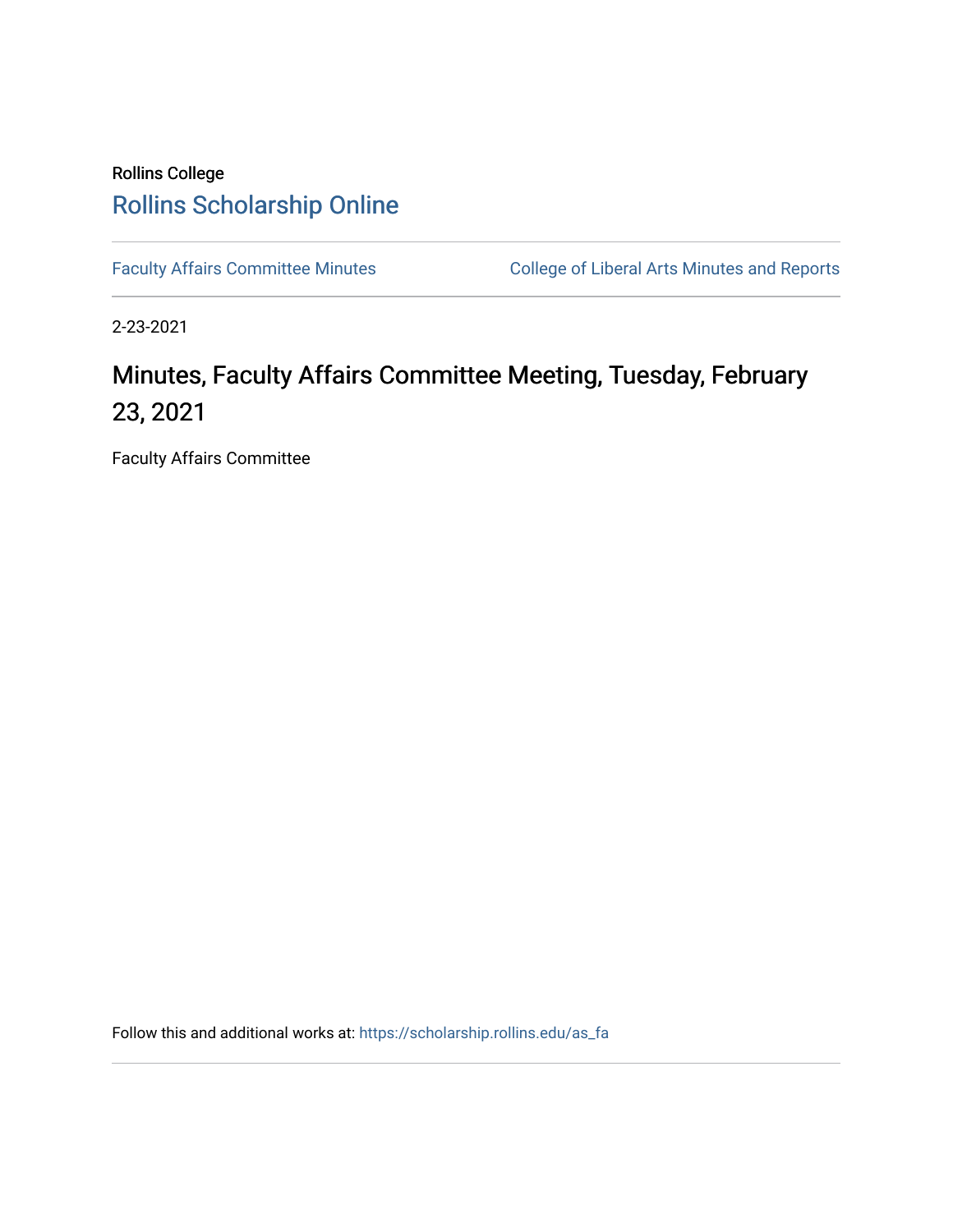# **Faculty Affairs Committee**

# **Meeting Minutes 10 Meeting of February 23, 2021 12:30 – 1:45**

#### **Approved 03/02/2021**

# **WebEx:** <https://rollins.webex.com/meet/ddavison>

Don Davidson, Chairperson 2019-2021 Missy Barnes, Expressive Arts Rep 2020-2022 David Caban, Business Rep, 2019-2021 Ashley Cannaday, At-Large Rep 2019-2021 Don Davidson, At-Large Rep, 2019-2021 Margaret McLaren, Humanities Rep, 2020-2022 Leslie Poole, At-Large Rep, 2019-2021 Leigh DeLorenzi, Social Sciences-Applied Rep, 2020-2022 Rachelle Yankelevitz, Science Division Rep, 2019-2021 Samuel Sanabria, At-Large Rep, 2019-2021 Secretary: Leigh DeLorenzi, Social Sciences-Applied Rep, 2020-2022

#### **Guests:**

Jenny Cavanaugh Karla Knight

#### I. Call to Order

II. Approval of Minutes

A. February 9, 2021- Approved

#### III. New Business

- A. CIE White Paper—final revisions
	- a. FAC reviewed the final editions of the white paper, and discussed some of the final revisions.
	- b. Discussion about striking the right tone for the White Paper some members feel this white paper should focus specifically on educating the reader on bias. Others feel that a negative tone could have important implications for CIEs at Rollins, and we currently have no alternative for capturing longitudinal data on teaching.
	- c. The consensus of FAC was that the intention of the paper is to educate the reader on the phenomenon of bias in CIE. The paper is not suggesting that Rollins do away with the CIE, but recommends further analysis on ways